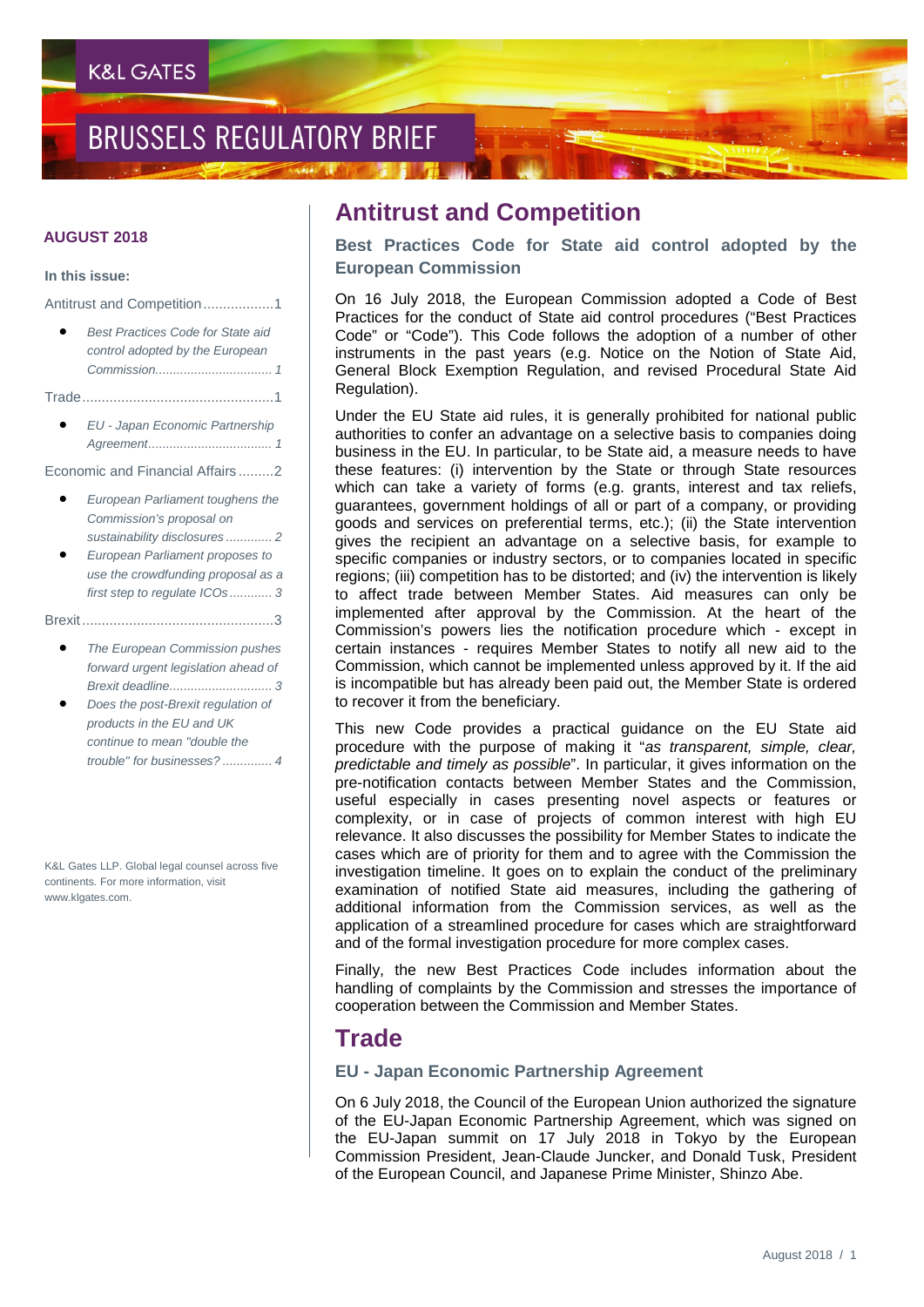**K&L GATES** 

 This free trade agreement is the most important one negotiated by the EU, creating an open trade zone over 600 million people. Under the agreement, a vast majority of the EUR 1 billion of duties paid annually by EU businesses exporting to Japan is abolished. The agreement further leads to the removal of a number of long-standing regulatory barriers. It will also open up the Japanese market of 127 million consumers to key EU agricultural exports and will increase EU export opportunities in a range of other sectors.

The agreement opens access to services markets, including financial services, e-commerce, telecommunications and transport (often called a "Diary-for-Cars Agreement"). Moreover, EU businesses will have access to the procurement markets of 48 large Japanese cities and the economically important railway sector at national level. In addition, the agreement provides for the removal of customs duties on EU exports to Japan in the automotive sector. It further abolishes duties on many types of cheese such as Cheddar (currently at 29.8%) as well as on wine exports (an average of 15%). EU businesses will be able to increase beef exports to Japan substantially. Import duties on processed pork meat will be abolished and those on fresh meat imports will be significantly decreased.

The Japanese computer, electric and automobile industries are all expected to benefit from this free trade agreement. EU import tariffs on a number of Japanese products, such as cars, currently at 10 %, will gradually be abolished over eight years. Although cars and auto components account for about 20% of Japan's exports to Europe, Japanese carmakers' share of the European market is only about 10%. This share is considerably lower compared to market shares in the United States or Asia.

The EU and Japan further concluded talks on a reciprocal adequacy agreement on data protection which will complement the Economic Partnership Agreement, agreeing to mutually recognize each other's data protection systems as "equivalent".

The agreement will be ratified by the European Parliament and the Japanese Diet and it is expected to come into force in 2019.

## **Economic and Financial Affairs**

#### **European Parliament toughens the Commission's proposal on sustainability disclosures**

The European Parliament's Economic and Monetary Affairs Committee ("ECON") published its [draft report](http://www.europarl.europa.eu/sides/getDoc.do?pubRef=-%2f%2fEP%2f%2fNONSGML%2bCOMPARL%2bPE-626.716%2b01%2bDOC%2bPDF%2bV0%2f%2fEN) on the European Commission's proposal for a Regulation on disclosures relating to sustainable investments and sustainability risks. The proposal is part of a package of new rules designed to integrate environmental, social and governance ("ESG") considerations in the provision of finance and thereby drive the participation of the financial sector in the transition to a low-carbon and sustainable economy.

The ECON report was drafted in less than three months since the publication of the initial proposal, which demonstrates that sustainable finance ranks high in the political agenda of the Parliament before the end of its term. Paul Tang, Dutch member of the Parliament's Socialists & Democrats Group in charge of the file, proposes a number of amendments broadening the scope and some of the disclosure requirements under the draft legislation.

Rapporteur Tang argues that banks "should be fully included in the scope" of the proposed rules. On top of being subjected to supervisory evaluations of ESG incorporation in their risk management, banks would be also obliged to consider sustainability risks in their product offers and corporate loan origination processes.

The Parliament further toughens the Commission's proposal by requiring investors to carry out due diligence in their decision making in line with the OECD's guidelines on responsible business conduct for institutional investors. According to Tang, this would lead them to "move beyond a merely financial understanding of their investor duties" and help them "avoid negative impacts of their investments on the society and the environment". A mandatory framework with minimum requirements for the due diligence processes would be developed by the Commission at a later stage.

Requirements on variable remuneration rules for executive directors have been also amended by the ECON rapporteur to include a minimum 50% sustainable investment target in the performance measurement. Further changes to the text, for example, oblige institutions for occupational retirement provision ("IORPs") to actively consult their beneficiaries when deciding, which investments would be in their best interests.

The ECON Committee is expected to vote on its draft report at the beginning of November 2018. The co-legislator, i.e. the Council of the European Union, has only started to examine the proposal in July. Meanwhile, the European Securities and Markets Authority (ESMA) and the European Insurance and Occupational Pensions Authority (EIOPA) have been already requested to advise the Commission on the technical details of the proposals to be implemented through delegated acts after the adoption of the Regulation.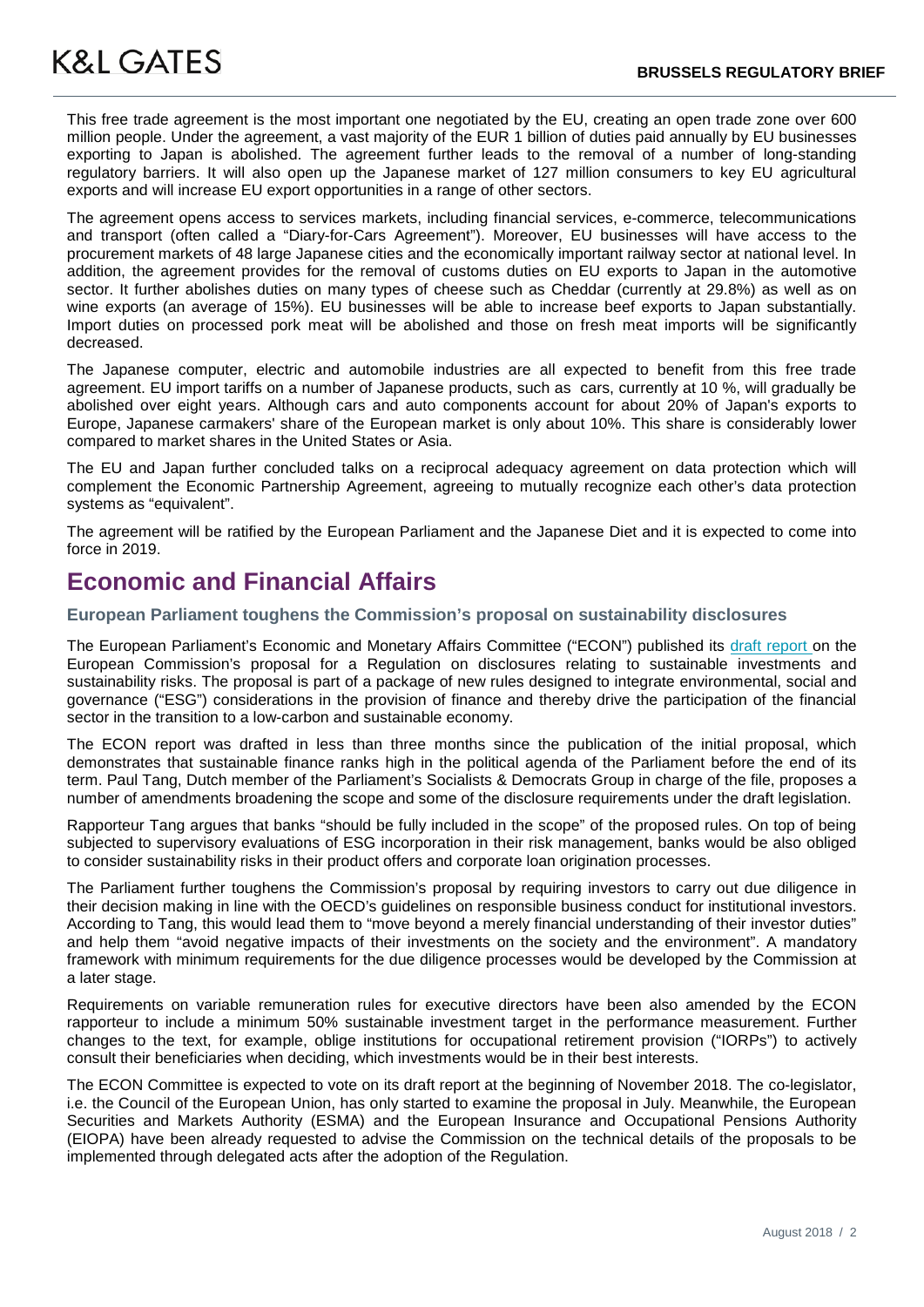#### **European Parliament proposes to use the crowdfunding proposal as a first step to regulate ICOs**

The European Parliament's Economic and Monetary Affairs Committee ("ECON") published its [draft report](http://www.europarl.europa.eu/sides/getDoc.do?pubRef=-%2f%2fEP%2f%2fNONSGML%2bCOMPARL%2bPE-626.662%2b02%2bDOC%2bPDF%2bV0%2f%2fEN) on the European Commission's proposal for a Regulation on European Crowdfunding Service Providers ("ECSP"). The proposal constitutes a first legislative deliverable of the EU FinTech Action Plan and establishes a single pan-European regulatory regime and a passport for crowdfunding services providers. The aim of the Regulation is to improve access to finance by simplifying cross border provision of crowdfunding services across the EU, and ensuring investor protection through improved transparency and risk management requirements. The ECON text was prepared by Ashley Fox, British member of the Parliament's Conservatives and Reformists Group.

Among other amendments, Fox proposes to extend the draft legislation to encompass the use of initial coin offerings ("ICOs") as one of the crowdfunding methods. The British rapporteur acknowledges that this file cannot represent a final solution for Regulation of the ICOs markets, but argues that it could constitute a first step towards standards and investor protection, providing ICOs with an opportunity to prove their legitimacy. According to the amendments, crowdfunding platforms offering ICOs would be obliged to comply with specific provisions of the Regulation. ECSPs could raise capital using cryptocurrencies provided that the ICOs are public, involve counterparty and do not exceed EUR 8 million.

Fox further proposes to add new provisions to the text, which would enable crowdfunding providers from third countries with equivalent supervisory and regulatory frameworks to offer their services in the EU. The rapporteur also doesn't agree with the EUR 1 million threshold for a maximum consideration for each crowdfunding offer, as proposed by the Commission. The ECON text recommends raising this threshold to EUR 8 million, which is the maximum amount allowed to be set by the Member States to exempt public offers of securities from the obligation to publish prospectus.

Moreover, Fox would like to see the primary supervisory authority over ECSPs assigned to national supervisors and recommends more proportionate rules reflecting the different levels of complexity and types of crowdfunding platforms.

## **Brexit**

#### **The European Commission pushes forward urgent legislation ahead of Brexit deadline**

As it is known, Brexit will take place on 29 March 2019, and may happen without any transition period extending the application of EU law until December 2020, if there is no deal on the Withdrawal Agreement. Such a "cliff-edge" scenario is becoming more plausible with each day, even though the European Commission believes that an agreement between the UK and the EU is still possible.

That is why the Commission has already published six of these "preparation-for-Brexit" legislative texts and has announced two others. This is consistent with the Commission's urgent calls for everybody to get ready for Brexit, last expressed in its Communication issued on 19 July 2018 regarding the preparation for the withdrawal of the United Kingdom from the European Union.

The texts ready for their discussion and approval by both co-legislators are:

- A [draft Regulation](https://eur-lex.europa.eu/resource.html?uri=cellar:56fe97e6-5dd6-11e8-ab9c-01aa75ed71a1.0017.02/DOC_1&format=PDF) on the apportionment of tariff rate quotas included in the World Trade Organization schedule of the EU following Brexit. The proposal would allow for the apportionment of tariff rate quotas between the EU27 and the UK in the absence of an agreement with WTO Members on this issue.
- A [draft Regulation](https://eur-lex.europa.eu/legal-content/EN/TXT/PDF/?uri=CELEX:52018PC0397&from=EN) complementing EU type-approval legislation with regard to Brexit. The proposal would enable manufacturers of cars and other vehicles, as well as their technical parts currently holding type approvals issued by the UK type-approval authority, to apply for the same types with the EU27 correspondent authorities in time to prevent disruption in the manufacturing and distribution process.
- A [draft Regulation](https://eur-lex.europa.eu/legal-content/EN/TXT/PDF/?uri=CELEX:52017PC0735&from=en) regarding the relocation of the European Medicines Agency from London to Amsterdam.
- A [draft Regulation](https://eur-lex.europa.eu/legal-content/EN/TXT/PDF/?uri=CELEX:52017PC0734&from=EN) about the move of the seat of the European Banking Authority from London to Paris.
- A [draft Regulation](https://eur-lex.europa.eu/legal-content/EN/TXT/PDF/?uri=CELEX:52018PC0568&from=EN) amending the Regulation establishing the Connecting Europe Facility, a EU instrument that supports trans-European networks and infrastructures in the sectors of transport, telecommunications and energy. The proposal designs a new maritime route to connect Ireland with the continental part of the North Sea - Mediterranean corridor (specifically the Belgian ports of Zeebrugge and Antwerp and the Dutch port of Rotterdam), ensuring the connection between Ireland and the other Member States.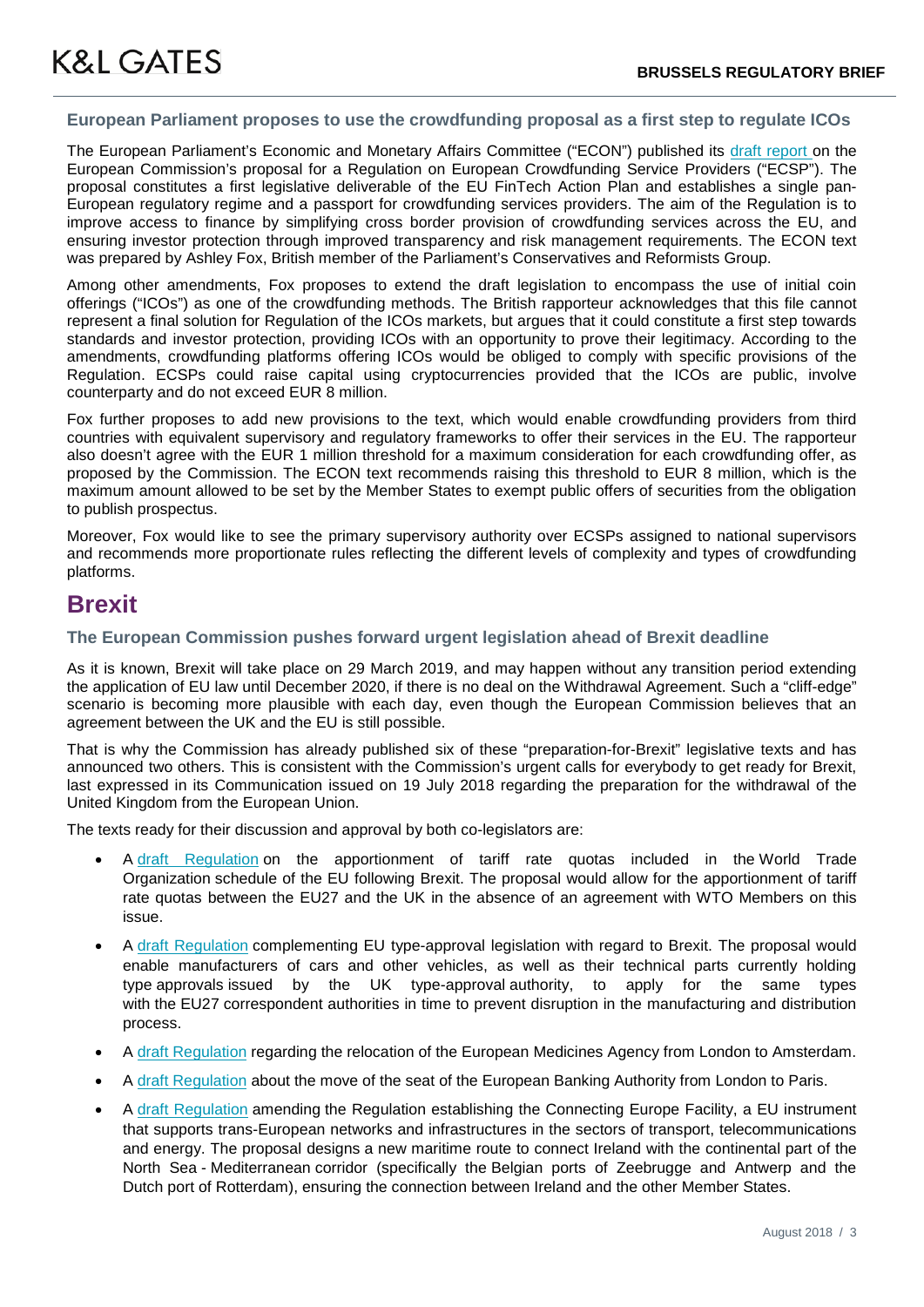• <sup>A</sup> [draft Regulation](https://eur-lex.europa.eu/legal-content/EN/TXT/PDF/?uri=CELEX:52018PC0567&from=EN) amending the Regulation on common rules and standards for ship inspection and survey organizations. The proposal addresses the transfer of sponsorship from the UK to a EU27 Member States in order to allow marine standards bodies that have been "sponsored" by the UK to continue to operate for EU-flagged ships after Brexit.

Moreover, the Commission plans to release two other legislative proposals soon:

- A Proposal amending the energy efficiency Directive and the Proposed Regulation on the Governance of the Energy Union: references to EU energy efficiency targets for 2030 would be adapted to the EU27.
- A Proposal for an amendment to the Regulation listing the third countries whose nationals must be in possession of visas when crossing the external borders and those whose nationals are exempt from that requirement. The act would place the UK on either the "visa required" list of third countries or the "visa free" list.

While presenting this list as a proof of its own preparedness, the Commission urges all actors - primarily business operators and professionals - to also prepare for all potential outcomes of Brexit, with the help and guide of the already published technical "notices" on how to deal with Brexit consequences in different matters and sectors. In the Communication, the Commission underlines the strong impact for companies operating on transport, financial services, pharma and digital sectors, as well as all businesses trading goods between the EU and the UK.

#### **Does the post-Brexit regulation of products in the EU and UK continue to mean "double the trouble" for businesses?**

The UK Government's long-awaited negotiating position for Brexit was published on 12 July 2018 by way of a White Paper ("Chequers Paper") shedding light on what the UK is seeking in terms of the regulation of various products post-Brexit. It envisages a *"facilitated customs arrangement"* that would ensure the free trade of products between the UK and EU. This arrangement includes the removal of customs controls and the implementation of common rules for products between the EU and UK. Under this "common rulebook" model, a common set of technical rules would apply across the EU and UK that govern (i) the testing of products, so manufacturers would only be required to undergo one series of tests for both jurisdictions, (ii) an agreed framework for the accreditation of conformity assessment bodies as well as manufacturing and quality assurance processes for manufacturers, (iii) agreed licencing regimes, and (iv) the continued use of nominated individuals who would interact with authorities, for example lead registrants under the Registration, Evaluation, Authorisation and Restriction of Chemicals regime ("REACH"). In addition, where a common rulebook applies to a category of products, any relevant EU standard will prevail over any domestic UK standard. This maintains the current policy of the "single standard model", as implemented by the British Standards Institution, whereby any product manufactured or imported into the UK must meet the standards set by the EU.

The Chequers Paper also sets out the UK Government's plans to fully subscribe to the regulatory requirements set by EU agencies. For chemicals, this means maintaining the current practice of UK businesses registering substances with the European Chemicals Agency, while for medicines and medical devices, domestic regulators would continue their positions as leading authorities in conducting technical work for the assessment of medicines, ongoing safety monitoring and participation in the upcoming clinical trial framework. For aviation products, the UK is looking to be categorised as a third country member via the route already established under Article 66 of the European Aviation Safety Agency basic Regulation, following the example of Switzerland.

Previously, the role of the Court of Justice of the European Union ("CJEU") has been a red line for both the EU and the UK in discussions regarding regulation post-Brexit. The EU has refused to permit the UK to remain a participant in the EU regulatory frameworks unless the CJEU remains the highest court, while the UK's position is that the CJEU and EU law should no longer bind UK courts. However, the UK Government now intends, where products are subject to the common rulebook, that the CJEU would continue its role as the highest court and the UK courts would have to "pay due regard to CJEU case law". Thus, in relation to products, the post-Brexit relationship between the CJEU and the UK, as set out in Chequers Paper, is similar to the current position.

However, the EU has wholly rejected the UK Government's propositions, with a no-deal scenario continuing to be a distinct possibility come March 2019. Two of the EU regulatory authorities, the European Chemicals Agency and the European Medicines Agency, continue to urge UK and EU businesses to prepare for the "no-deal" outcome, while the Commission has also begun to prepare for hard-Brexit.

Similarly, the UK Governmental departments appear to be preparing for "hard-Brexit", planning emergency measures for the supply of medical devices, while the Department for Environment, Food and Rural Affairs ("DEFRA") is developing its own regulatory regime for chemicals separate from the EU, dubbed UK-REACH (see our previous article, "Back to the drawing board: Brexit to result in UK-REACH. How can UK importers and